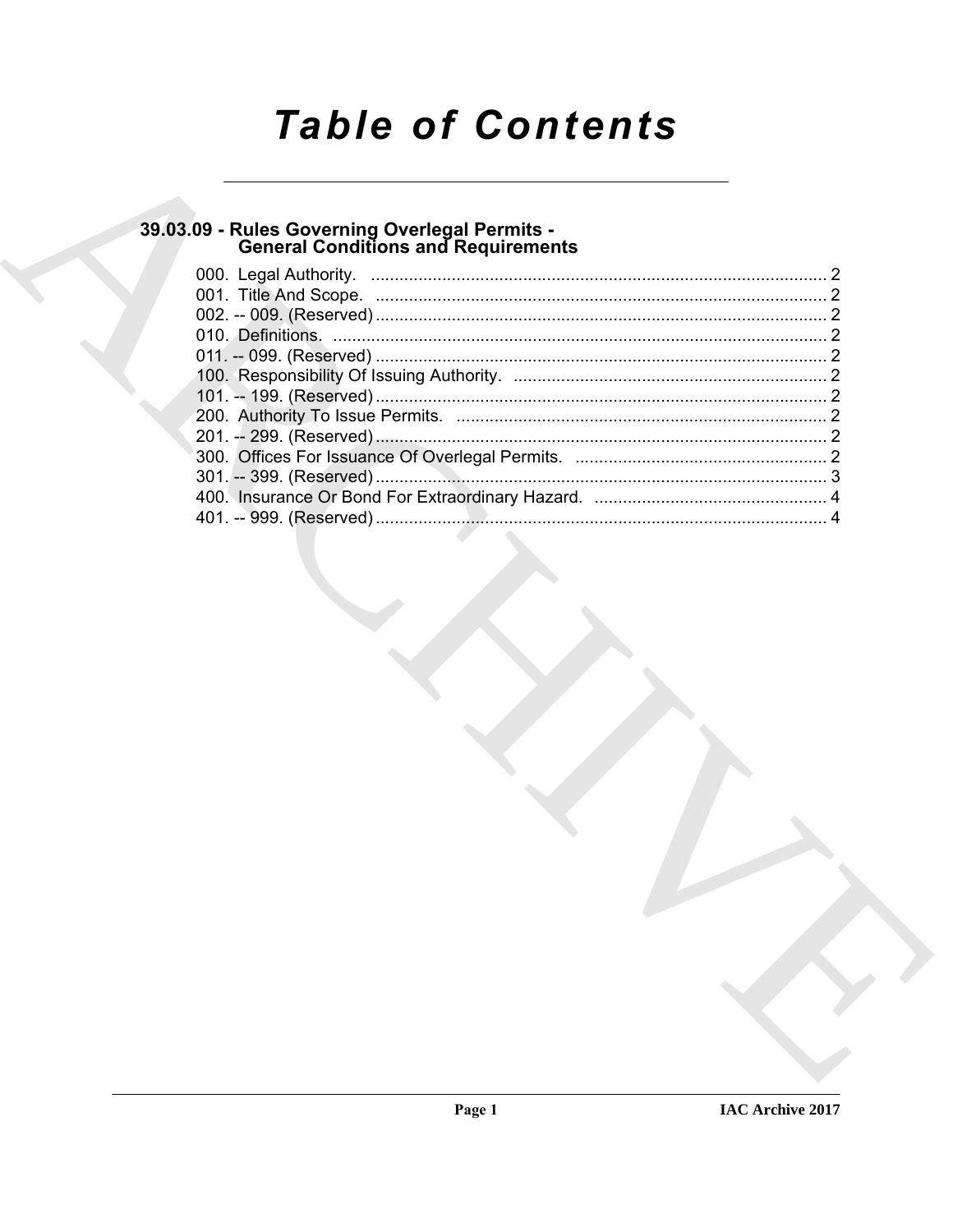#### **IDAPA 39 TITLE 03 CHAPTER 09**

#### **39.03.09 - RULES GOVERNING OVERLEGAL PERMITS - GENERAL CONDITIONS AND REQUIREMENTS**

#### <span id="page-1-1"></span><span id="page-1-0"></span>**000. LEGAL AUTHORITY.**

This rule, governing the movement of vehicles or loads which are in excess of the sizes or weights allowed by Sections 49-1001, 49-1002 or 49-1010, Idaho Code, is adopted under the authority of Sections 40-312 and 49-1004,<br>Idaho Code. (10-2-89) Idaho Code. (10-2-89)

### <span id="page-1-2"></span>**001. TITLE AND SCOPE.**

**01.** Title. This rule shall be cited as IDAPA 39.03.09, "Rules Governing Overlegal Permits - General ns and Requirements," IDAPA 39, Title 03, Chapter 09. (4-5-00) Conditions and Requirements," IDAPA 39, Title 03, Chapter 09.

<span id="page-1-14"></span>**02.** Scope. This rule states the general conditions and requirements for overlegal permits. (4-5-00)

#### <span id="page-1-3"></span>**002. -- 009. (RESERVED)**

#### <span id="page-1-4"></span>**010. DEFINITIONS.**

Refer to IDAPA 39.03.01, "Rules Governing Definitions," for definitions of the terms used in this rule. (10-2-89)

#### <span id="page-1-5"></span>**011. -- 099. (RESERVED)**

#### <span id="page-1-16"></span><span id="page-1-6"></span>**100. RESPONSIBILITY OF ISSUING AUTHORITY.**

<span id="page-1-18"></span>**01. Primary Concerns**. The primary concern of the Department, in the issuance of overlegal permits, the safety and convenience of the general public and the preservation of the highway system. (4-5-00) shall be the safety and convenience of the general public and the preservation of the highway system.

<span id="page-1-17"></span>**02. Permit Issuance**. The Department shall, in each case, predicate the issuance of a overlegal permit onable determination of the necessity and feasibility of the proposed movement. (4-5-00) on a reasonable determination of the necessity and feasibility of the proposed movement.

#### <span id="page-1-7"></span>**101. -- 199. (RESERVED)**

#### <span id="page-1-11"></span><span id="page-1-8"></span>**200. AUTHORITY TO ISSUE PERMITS.**

<span id="page-1-13"></span>The authority to issue permits on state highways is described in Subsection 200.01. Subsection 200.02 describes the Department's authority to issue overlegal permits on local jurisdiction highways pursuant to an agreement between the Department and the local highway jurisdictions. (4-5-00)

**33.0.09 - PULES VAPTER OS<br>
33.0.09 - PULES VAPTER OS CONDITIVES -<br>
16 - LEVEN AT THORITY, LEVEN AT A CONDITIONS AND REGUIREMENTS<br>
16 - LEVEN AT THORITY, LEVEN AT A CONDITIONS AND REGUIREMENTS<br>
16 - LEVEN AT THE AND SCOPE 01. Overlegal Permit**. The overlegal permit authority of the Department shall cover travel on state highways only and overlegal permits issued by the Department shall be valid only on completed sections of state highway, described on the permit by route number or otherwise. The right to use county highways or city streets is neither granted nor implied. The overlegal permit authority of the Department shall include those sections of state highways within corporate limits of cities and towns, but will not include sections of state highways intersecting with local highways, when travel is occurring on the local highway(s). Contractors hauling loads within the limits of state highway construction projects do not require overlegal permits, but the loads must comply with the weight limits specified in the state highway contract. specified in the state highway contract.

<span id="page-1-12"></span>**02. Authority**. Overlegal permit authority agreed to by the Department and local highway jurisdiction shall include travel on the local jurisdiction's highways under the rules of this title, IDAPA 39.03.09, "Rules Governing Overlegal Permits - General Conditions and Requirements". (4-5-00) Governing Overlegal Permits - General Conditions and Requirements".

#### <span id="page-1-9"></span>**201. -- 299. (RESERVED)**

#### <span id="page-1-15"></span><span id="page-1-10"></span>**300. OFFICES FOR ISSUANCE OF OVERLEGAL PERMITS.**

The Department shall maintain a centralized overlegal permit office at the Department Headquarters, making permits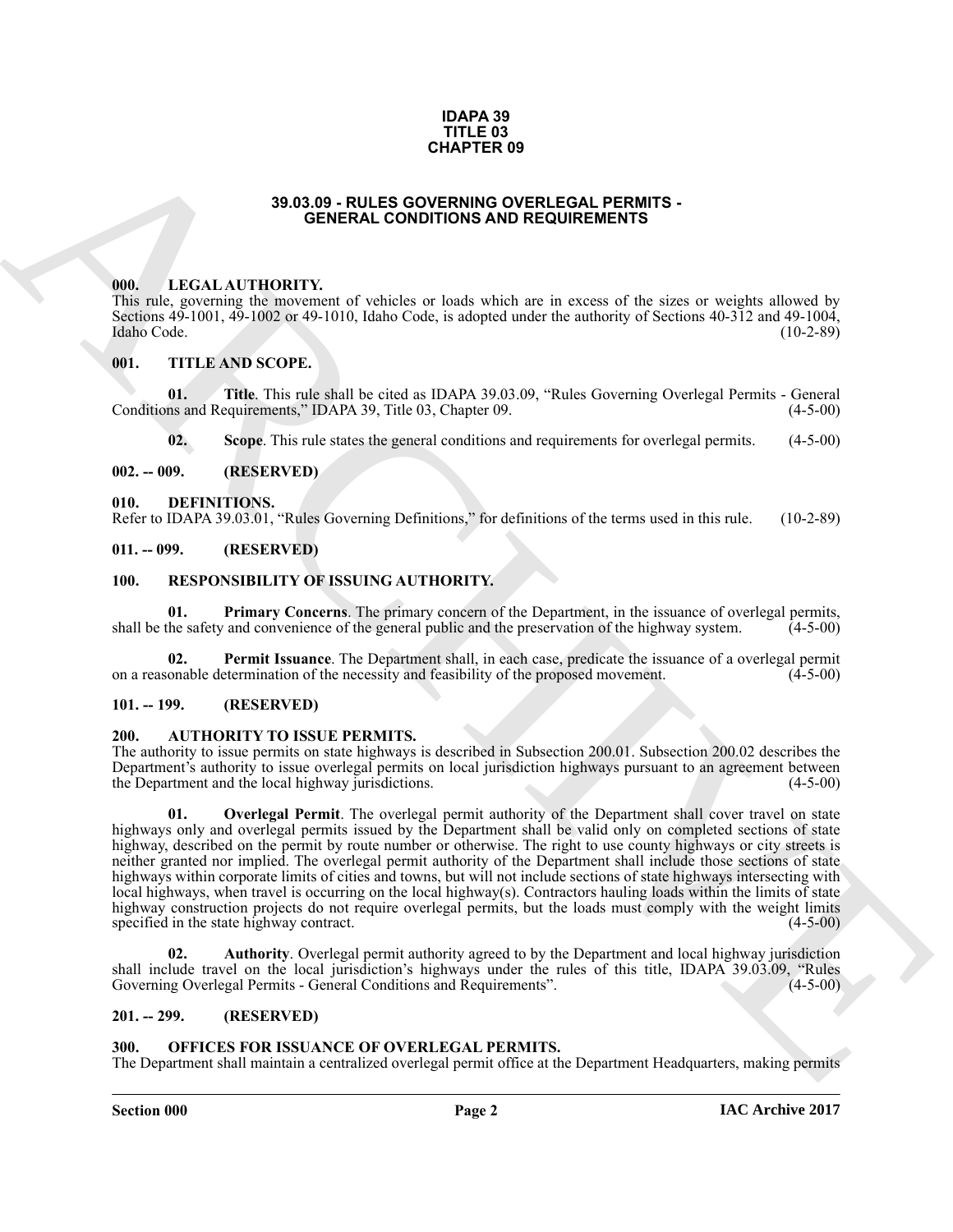#### <span id="page-2-9"></span><span id="page-2-8"></span><span id="page-2-7"></span><span id="page-2-6"></span><span id="page-2-5"></span><span id="page-2-4"></span><span id="page-2-3"></span><span id="page-2-2"></span><span id="page-2-1"></span>*IDAHO ADMINISTRATIVE CODE IDAPA 39.03.09 - Rules Governing Overlegal Permits - Idaho Transportation Department General Conditions & Requirements*

<span id="page-2-0"></span>

| <b>General Conditions &amp; Requirements</b> | <b>Idaho Transportation Department</b>                                                                                                                                                                                                                                                                                                                                                                                                    |
|----------------------------------------------|-------------------------------------------------------------------------------------------------------------------------------------------------------------------------------------------------------------------------------------------------------------------------------------------------------------------------------------------------------------------------------------------------------------------------------------------|
| $(4-5-00)$                                   | available by telecopy equipment at the following listed offices and Ports of Entry throughout the State. Permits will<br>be available Monday through Friday, state holidays excluded, from 7 a.m. to 6 p.m. Mountain Time. A map indicating<br>the location of state offices where permits can be obtained is available at the Headquarters Overlegal Permit Office,<br>Ports of Entry and the following locations and telephone numbers: |
| $(4-5-00)$                                   | 01.<br><b>Headquarters</b><br><b>Idaho</b> Transportation Department<br>Overlegal Permit Office<br>P.O. Box 7129<br>3311 West State Street<br>Boise, Idaho 83707-1129<br>$(208)$ 334-8420                                                                                                                                                                                                                                                 |
| $(8-25-94)$                                  | 02.<br><b>Idaho Transportation Department, District One</b><br>600 West Prairie<br>Coeur d'Alene, Idaho 83814-8764<br>$(208)$ 772-1200                                                                                                                                                                                                                                                                                                    |
| $(4-5-00)$                                   | 03.<br><b>Idaho Transportation Department, District Two</b><br>26th and North and South Highway<br>Lewiston, Idaho 83501-0837<br>$(208)$ 799-5090                                                                                                                                                                                                                                                                                         |
| $(8-25-94)$                                  | 04.<br><b>Idaho Transportation Department,</b><br><b>District Three Maintenance Office</b><br>15503 Highway 44<br>Caldwell, Idaho 83606<br>$(208)$ 459-7429                                                                                                                                                                                                                                                                               |
| $(4-5-00)$                                   | 05.<br><b>Idaho Transportation Department,</b><br><b>District Four Maintenance Office</b><br>115 South 550 West<br>Rupert, Idaho 83350<br>$(208)$ 436-4630                                                                                                                                                                                                                                                                                |
| $(8-25-94)$                                  | 06.<br><b>Idaho Transportation Department, District Four</b><br>Date Street<br>Shoshone, Idaho 83352-2028<br>$(208) 886 - 2411$                                                                                                                                                                                                                                                                                                           |
| $(4 - 5 - 00)$                               | 07.<br><b>Idaho Transportation Department, District Five</b><br>South of Pocatello on So. 5th<br>Pocatello, Idaho 83205-4700<br>$(208)$ 239-3300                                                                                                                                                                                                                                                                                          |
| $(8-25-94)$                                  | 08.<br><b>Idaho Transportation Department, District Six</b><br>206 N. Yellowstone<br>Rigby, Idaho 83442-0097<br>$(208)$ 745-7781                                                                                                                                                                                                                                                                                                          |
| $(8-25-94)$                                  | 09.<br><b>Idaho Transportation Department</b><br><b>District Six Maintenance Office</b><br>North of Salmon on US93<br>Salmon, Idaho 83467<br>$(208)$ 756-3313                                                                                                                                                                                                                                                                             |
|                                              | $301. - 399.$<br>(RESERVED)                                                                                                                                                                                                                                                                                                                                                                                                               |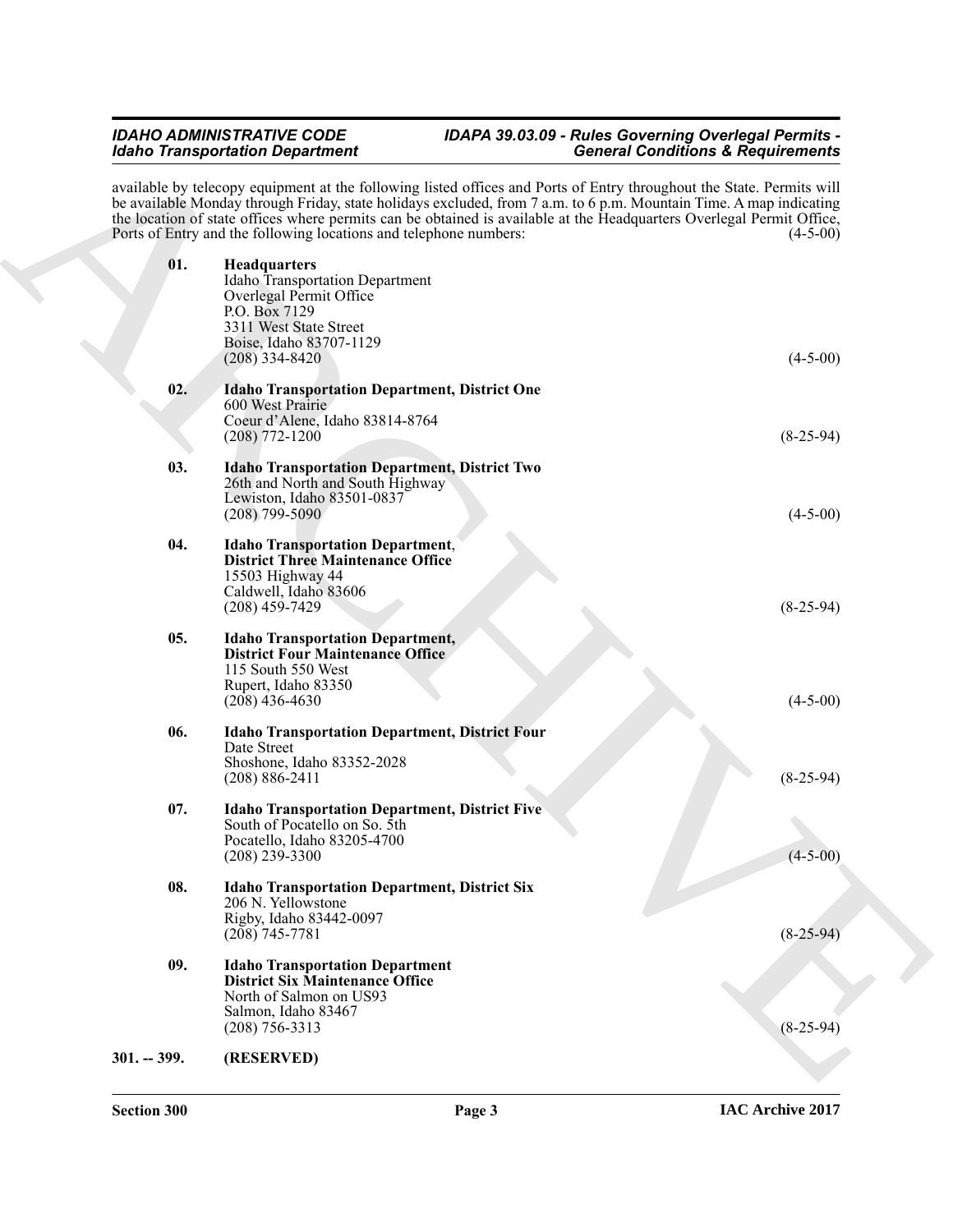### *IDAHO ADMINISTRATIVE CODE IDAPA 39.03.09 - Rules Governing Overlegal Permits - General Conditions & Requirements*

### <span id="page-3-2"></span><span id="page-3-0"></span>**400. INSURANCE OR BOND FOR EXTRAORDINARY HAZARD.**

For The Lagrantino Department<br>
ARCHIVECTOR (NEW YORK THE COMPANY INTO A REAL FIELD COMPANY INTO A REAL FIELD COMPANY INTO A REAL FIELD OF THE<br>
NAME OF THE CONFIDENTIAL CONTINUES INTO A REAL FIELD OF THE CONFIDENT OF THE CO Evidence of insurance or the posting of a bond shall be required when necessary because of loads creating an extraordinary hazard to the traveling public or to protect the public investment when a load presents an extraordinary hazard to the highway system. In such cases of extraordinary hazard to the roadway or structures, the Department may require the posting of a cash bond in such amount as to cover the maximum damage that could be expected to occur to the highway with the permittee also required to reimburse the Department for any engineering required to ascertain the extent of damages, if any, occurring to the roadway during the movement of the excessive load.

(10-2-89)

<span id="page-3-1"></span>**401. -- 999. (RESERVED)**